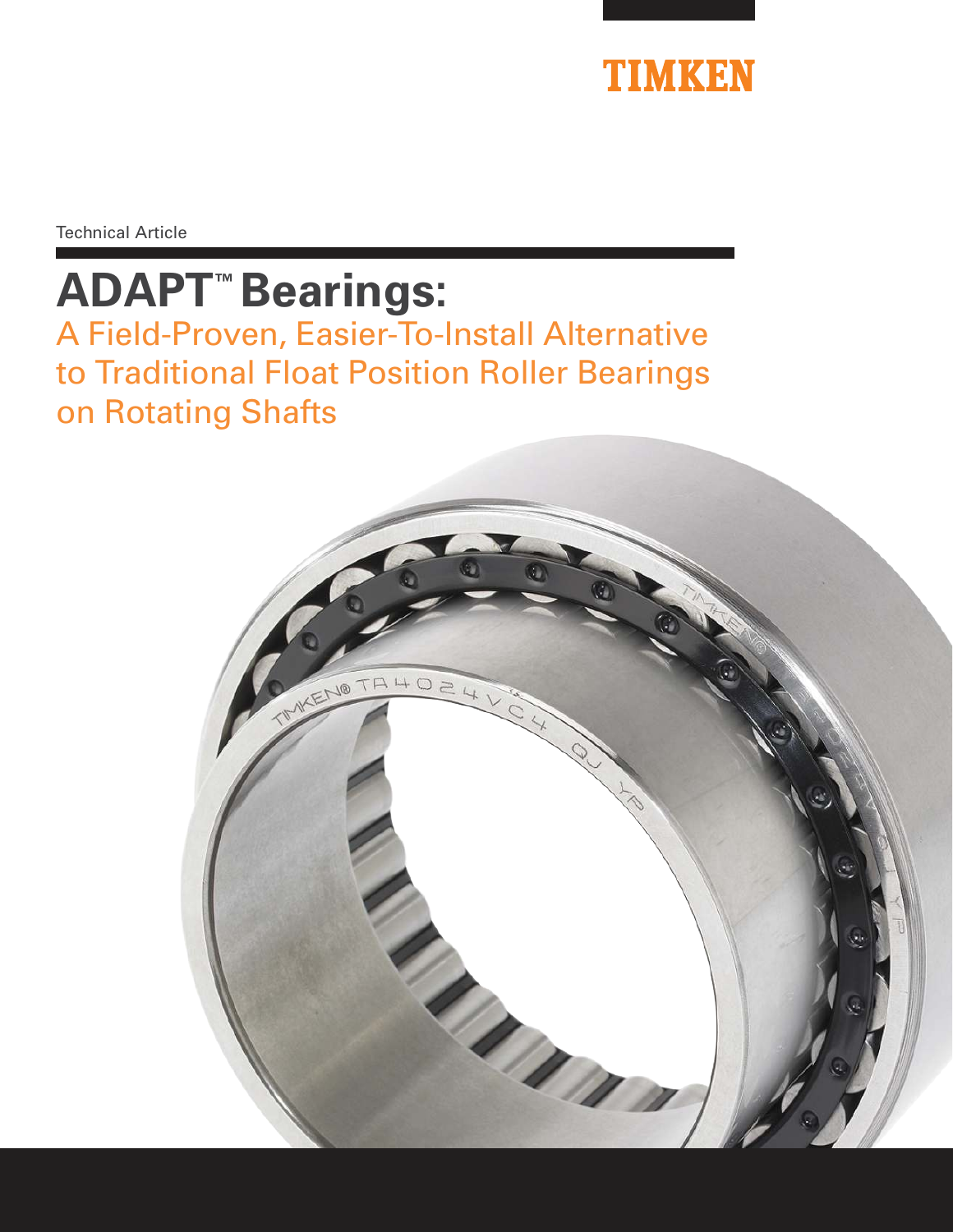

# **Table of Contents:**

| <b>Extreme Conditions</b>                                  | 2              |
|------------------------------------------------------------|----------------|
| <b>Fixed and Floating</b><br><b>Bearing Configurations</b> | $\overline{2}$ |
| <b>Searching for a Solution</b>                            | 3              |
| <b>A Brand New Bearing</b>                                 | 5              |
| <b>Bearing Design</b>                                      | 6              |
| <b>Design Validation</b>                                   | 8              |
| <b>Continued Testing</b>                                   | 10             |
| <b>Paper Mill Dryer</b><br><b>Roll Simulation</b>          | 11             |
| <b>Conclusion</b>                                          | 12             |

# **ADAPT™ Bearings:**

A field-proven, easier-to-install alternative to traditional float position roller bearings on rotating shafts

- Extend bearing life and simplify installation in elevated temperature, high-load applications
- Unique design simultaneously handles dynamic misalignment and axial displacement
- Tested more durable than toroidal, cylindrical and other float position bearings
- Proven over years in continuous caster operation
- Promise shown in paper mill dryer rolls; ongoing evaluation of other demanding operations

# **Abstract**

This paper explores how ADAPT™ bearings can support improved productivity in industrial applications where toroidal, self-aligning cylindrical and other roller bearing designs are commonly used in the float position on rotating shafts.

Traditional roller bearings meet most all of today's heavy industry application requirements, but where dynamic misalignment and axial displacement are a challenge, a superior bearing solution is required. The Timken® ADAPT™ bearing evolves traditional cylindrical and spherical roller bearing designs into a new concept possessing key attributes of both the **axial float ability of a cylindrical roller bearing and the misalignment capabilities of a spherical roller bearing.**

Validated by extensive testing and proven in continuous caster operations around the world, the ADAPT bearing has the further potential to extend bearing life and improve performance in paper mill rolls, gearboxes, and industrial fans and blowers among other demanding applications that experience high loads and significant thermal axial growth of the rotating shaft.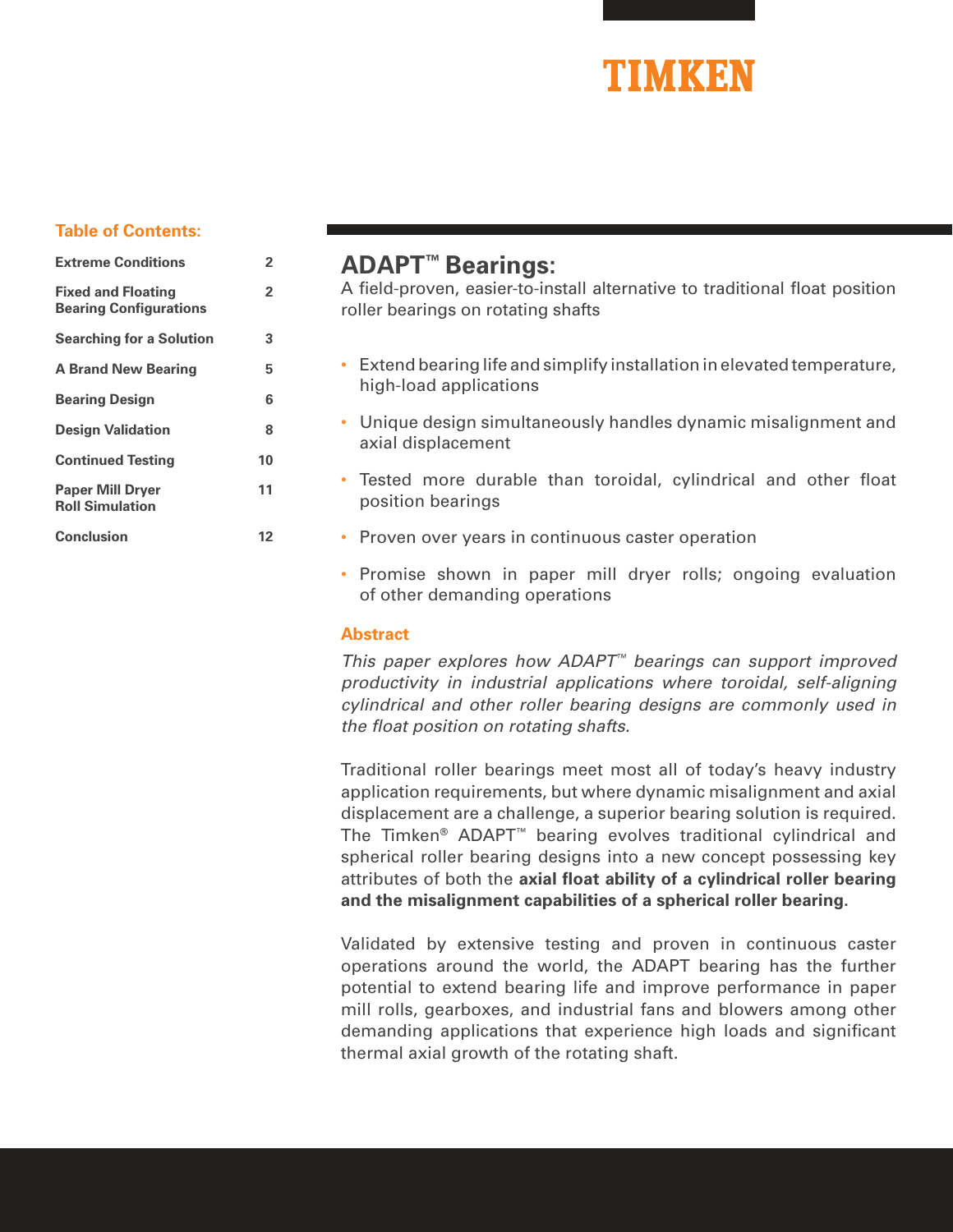A Field-Proven, Easier-To-Install Alternative to Traditional Float Position Roller Bearings on Rotating Shafts **2**



# **Extreme Conditions**

Traditional roller bearing designs (i.e., tapered, cylindrical, spherical) meet most of today's application requirements for heavy industry. However, where dynamic misalignment (continuous misalignment of the shaft relative to the bearing during operation) and high axial displacement (movement parallel to the axis of the shaft) are encountered, a bearing that is more forgiving, more reliable, easier to mount and easier to maintain is sought after.

High-load, high-temperature applications require roller bearings specially configured for extreme environments. Use on slab support rolls in continuous casters is an example. High loads, high deflection and high thermal expansion at low rotational speeds test the limits of conventional roller bearings used in the float position (where a spherical roller bearing is typically used in the fixed position). Likewise, large steam-heated cylinders (dryer rolls) found in paper mills pose the same impediments to long, reliable bearing life. In industrial fans and blowers, and many types of gearboxes as well, heavy loading, elevated temperatures, significant temperature fluctuations and recurring shaft deflection are also constant challenges.

# **Fixed and Floating Bearing Configurations**

These applications have two or more bearings supporting a rotating shaft. A single fixed-position bearing, usually a spherical roller bearing, carries the radial and axial loads and anchors the roll. The remaining positions will be floating and use toroidal, cylindrical or spherical roller bearings. When a spherical roller bearing is used, it is arranged to move axially in its housing. These positions carry only the radial load and must accommodate thermal axial growth of the shaft/roll. Figure 1 shows a typical configuration.

Spherical roller bearings perform well in the fixed position, but the float position bearings are a more complex matter. Early designs used spherical roller bearings engineered to float within their housings. While these accommodate static and dynamic misalignment, the drawback comes from the considerable axial force required to move the bearing axially while under a high radial load — this introduces high and nonuniform reactions in the bearing until thermal equilibrium (steady state) is reached.

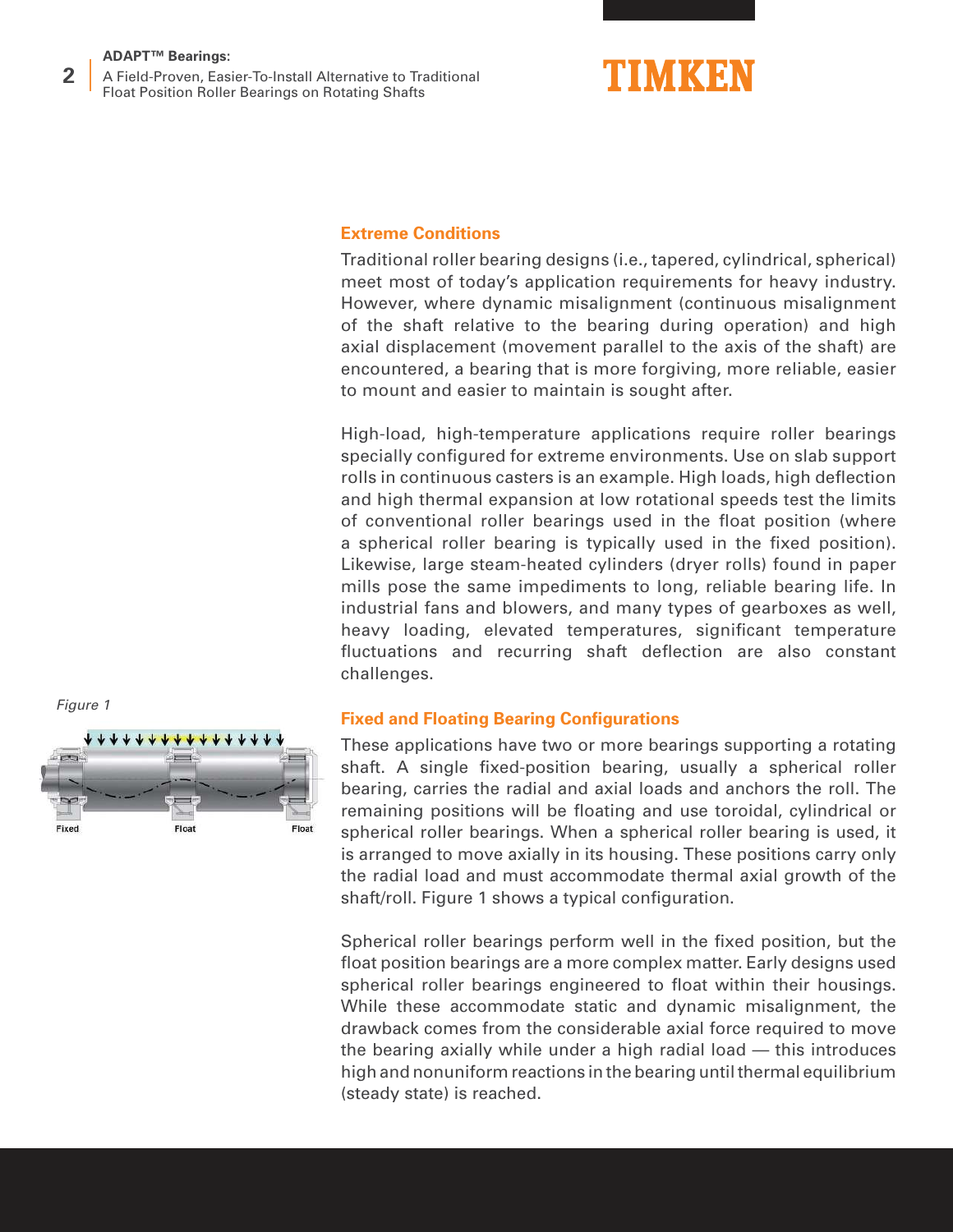A Field-Proven, Easier-To-Install Alternative to Traditional Float Position Roller Bearings on Rotating Shafts **3**





Figure 2: Cylindrical Roller Bearing incorporated within a spherical bushing.



Figure 3: Self-Aligning Cylindrical.



Figure 4: Toroidal Bearings

# **Searching for a Solution**

An improved bearing arrangement for these applications has been a target for designers and manufacturers for several years. Continuous caster applications were the original target, and the challenge was distilled down to providing a float position bearing that:

- Possesses high static and dynamic radial load within compact industry standard [ISO] dimensions
- Can accommodate shaft misalignment of  $+/- 0.5^\circ$
- Has internal axial-float capability of at least +/- 6 millimeters (0.25") to accommodate thermal axial growth of the shaft
- Can tolerate operation with marginal lubrication conditions that result from low rotational speed
- Is easy to install, remove and inspect

While the requirement for these attributes originated at continuous caster manufacturers and users, the same attributes can also offer benefits for other demanding industrial applications.

Several alternative caged and full-complement bearing types have been introduced in attempts to provide a better solution. The most common are cylindrical roller bearings with aggressive roller and/or raceway profiles (Figure 2), cylindrical roller bearings incorporated within a spherical bushing (Figure 3; generally termed self-aligning cylindrical or "SAC) and toroidal bearings (Figure 4).

All have achieved some measure of success but have also demonstrated limitations and drawbacks. These range from limited misalignment capability to handling and installation difficulties.

Cylindrical roller bearings with aggressive profiles can perform well in the float position in some light-duty applications but tolerate only about eight minutes (eight 60ths of one degree or 0.13 degrees) of misalignment, meaning most designs fall short of the requirements (roughly half a degree of misalignment) of heavy-duty applications.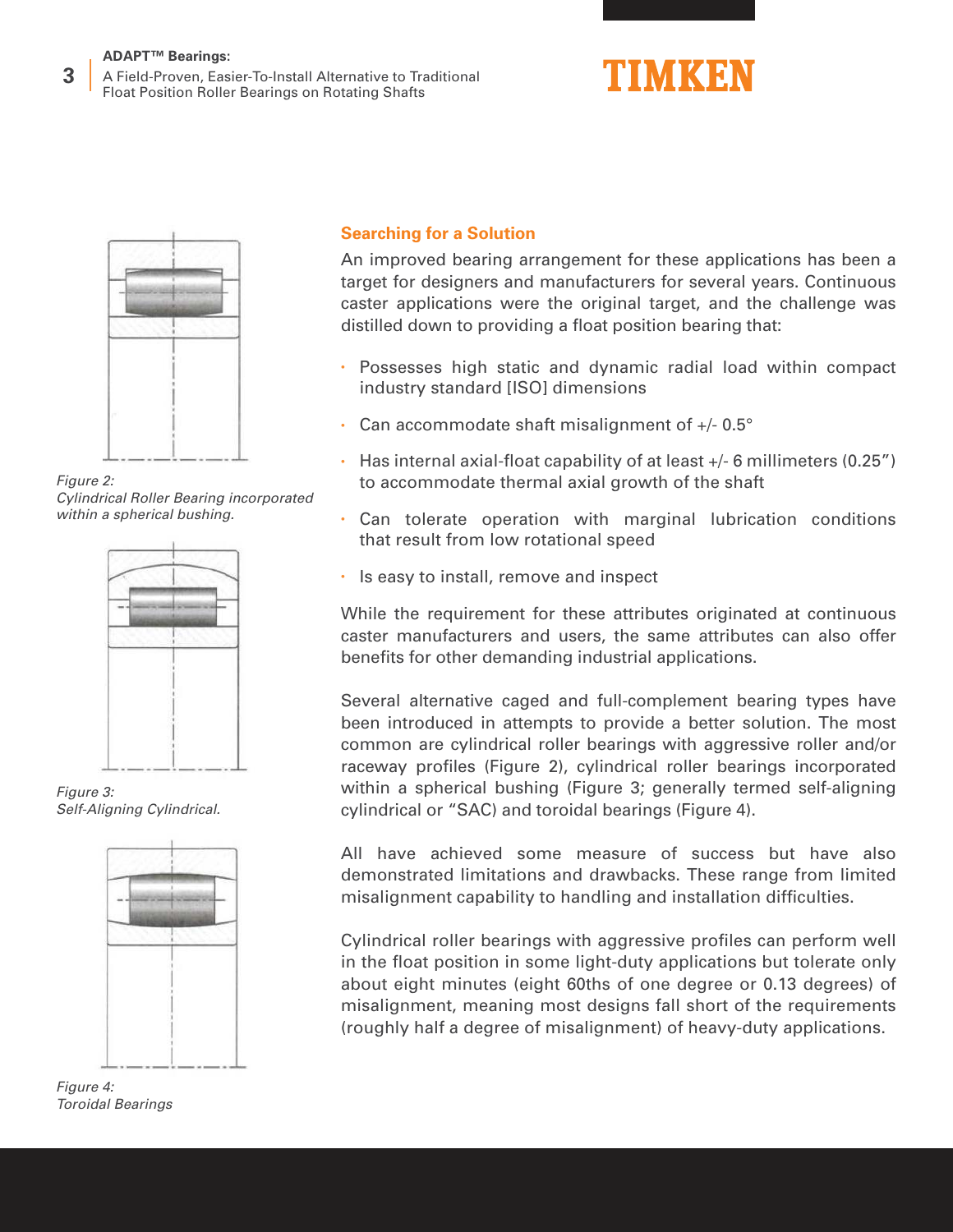A Field-Proven, Easier-To-Install Alternative to Traditional Float Position Roller Bearings on Rotating Shafts **4**





A self-aligning cylindrical roller bearing, meanwhile, is a cylindrical roller bearing inside a spherical bushing, which allows the bearing to accommodate misalignment and axial growth of the shaft. However, the addition of the spherical ring limits the radial capacity of the bearing by reducing the diameter of the rollers that can be incorporated into the predefined design envelope (smaller rollers equating to less load capacity).

The toroidal bearing is the best known and has been the prevalent design. It was introduced in the early 1990s and was first to provide combined axial float and dynamic misalignment capability. It uses highly profiled inner and outer rings and rollers to deliver this dual functionality. However, the functions are not independent of one another, and therefore, maximum misalignment cannot be achieved at the same time as maximum axial float. In addition, comparatively high radial internal clearances are required for acceptable misalignment and float performance in demanding applications.

The toroidal bearing is typically installed with an inner ring offset such that the rings become approximately aligned when the shaft reaches normal operating temperature. This means that bearing operation may be compromised during the critical warm-up period while the rings are offset. This operating condition might introduce roller skew and the potential for bearing lockup. This is illustrated in Figure 5.

In the full-complement versions of these bearings (no cage or roller retainer), there is the risk of rollers falling out during handling and installation. This can result in damaged rollers. Sometimes a snap ring is used on one side of the bearing to help retain the rollers, but extra care must be taken to correctly orient the ring at installation. Incorrect orientation can lead to the snap ring contacting the rollers in operation as the shaft expands.

Thus, the ideal bearing would combine the full axial float characteristics of a cylindrical roller bearing, the excellent static and dynamic misalignment capability of a spherical roller bearing, and a contained or unitized roller set that facilitates simple, straightforward installation and maintenance.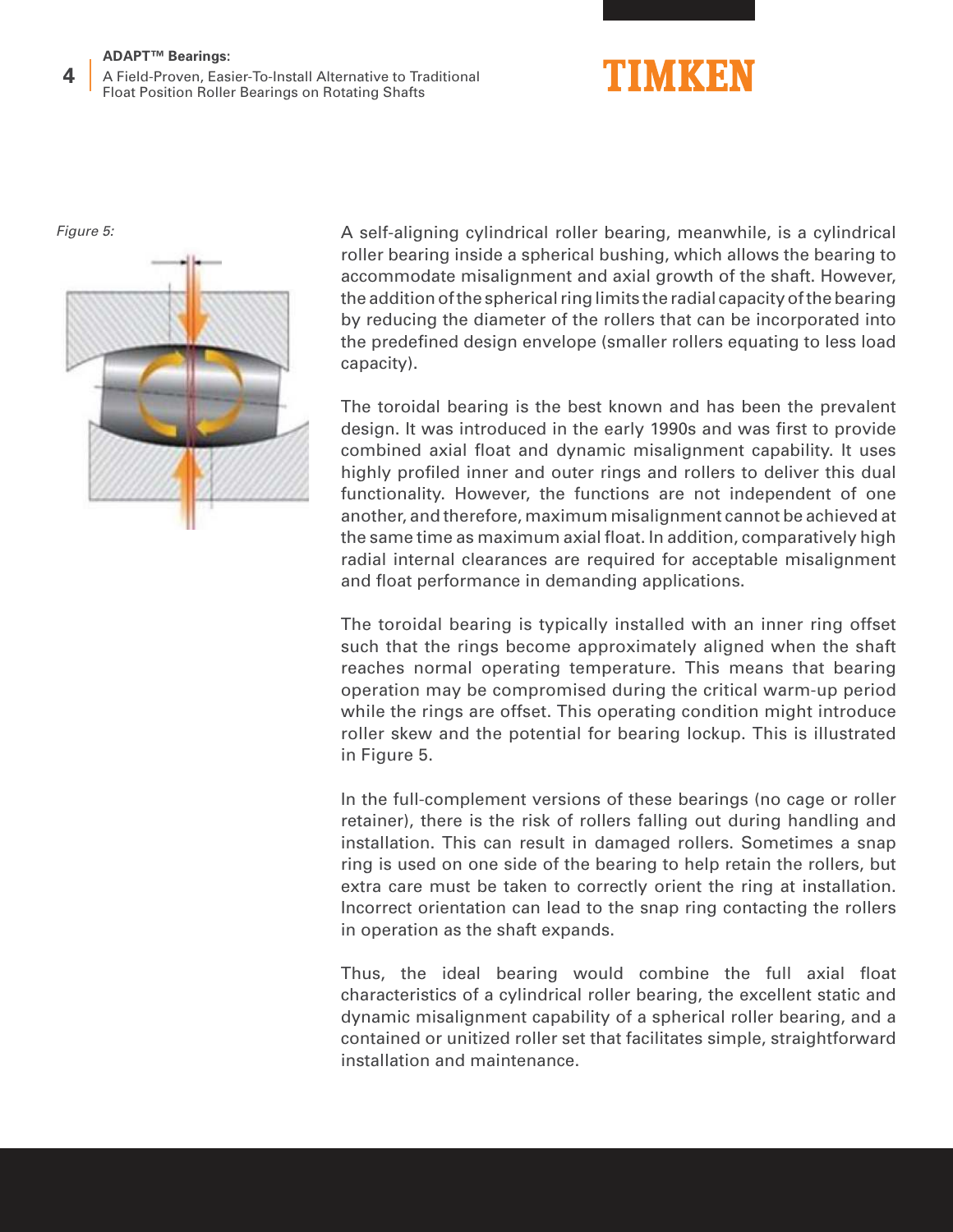A Field-Proven, Easier-To-Install Alternative to Traditional Float Position Roller Bearings on Rotating Shafts **5**



# **A Brand New Bearing**

To meet increasing industry demands and customer needs, Timken engineered an entirely new bearing with a separable inner ring that simultaneously offers the float characteristics of a cylindrical roller bearing and the misalignment capabilities of a spherical roller bearing. This is the ADAPT bearing, and it is available in both caged and full-complement configurations. A key feature of the full-complement version is a roller retainer that holds the rollers together as a set during handling. This eliminates loose rollers and the risk of them falling out. In the caged version, it is the cage that provides the same roller set retention.

The Timken ADAPT bearing is specifically intended to address the limitations of existing designs. A key feature is the bearing's ability to accommodate float and misalignment independent of each other. Specifically, the bearing's axial-float position does not affect its ability to misalign and vice versa. Unlike toroidal bearings, performance is not compromised by the interaction of these two operating conditions. This is accomplished with a standard configuration of two rings and a unitized set of rollers. The basic configuration is shown in Figure 6.



Figure 6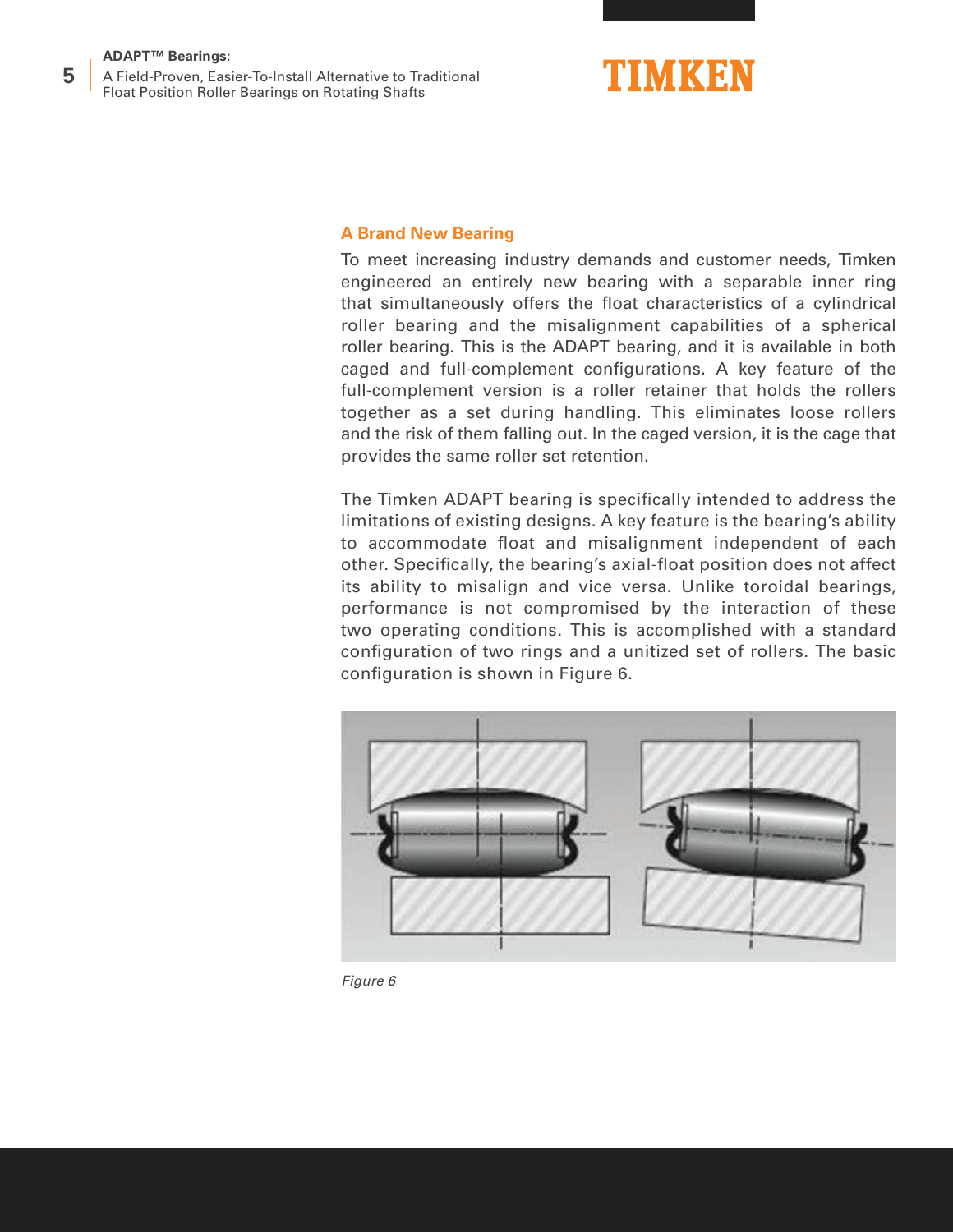A Field-Proven, Easier-To-Install Alternative to Traditional Float Position Roller Bearings on Rotating Shafts **6**





Figure 7:



Figure 8



Figure 9



Figure 10

# **Bearing Design**

The design of the ADAPT bearing combines a cylindrical inner ring with proprietary profiled rollers and outer ring. The combination of these profiles results in three-point contact. Specifically, the inner ring-to-roller contact occurs at a single point, while the roller-toouter-ring contact occurs at two separate points. Thus, the outer ring contacts are symmetrically disposed at either side of the inner-ring contact, creating inherently stable roller dynamics. This is represented in Figure 7. This three-point contact also means the roller is subjected to bending when under load. To accommodate this, ADAPT bearing rollers are manufactured from case-hardened steel.

During centered and aligned operation, the loads and reactions are balanced. In Figure 8, it can be seen that significant axial movement (float) of the inner ring has no effect on load distribution. When an angular misalignment is introduced however, the initial roller to outer ring reaction becomes imbalanced. Figure 9 shows the load increasing at one end of the roller and decreasing at the other. Since the roller will always seek to balance the load, the axial component of the higher loads drives the roller over until stability is re-established as shown in Figure 10.

ADAPT bearing roller and raceway surface finishes and textures are also enhanced to maximize the load capacity and increase the relative oil film thickness (lambda ratio). The increased lambda ratio improves reliability in conditions where lubrication is marginal.

A hardened steel cage (or roller retainer in full-complement versions) was designed to unitize the roller set. This allows for separation of the three bearing components (inner ring, outer ring and roller set), which offers flexibility with procedures for installation, removal and inspection.

The full-complement design provides maximum load capacity for low-speed applications, like continuous casters, while the caged version is intended for higher speed applications.

This unique design allows the ADAPT bearing to misalign up to +/- 0.5 degrees while simultaneously handling axial displacement, regardless of the initial bearing radial internal clearance. And because radial clearance is independent of axial float and misalignment, it can be reduced, resulting in an optimized load zone (more rollers sharing the applied load). Axial float capability is a function of the inner ring width only and is not tied to the bearing's misalignment position. Where required, bearings with wide inner rings can be specified in order to further increase the axial float capability.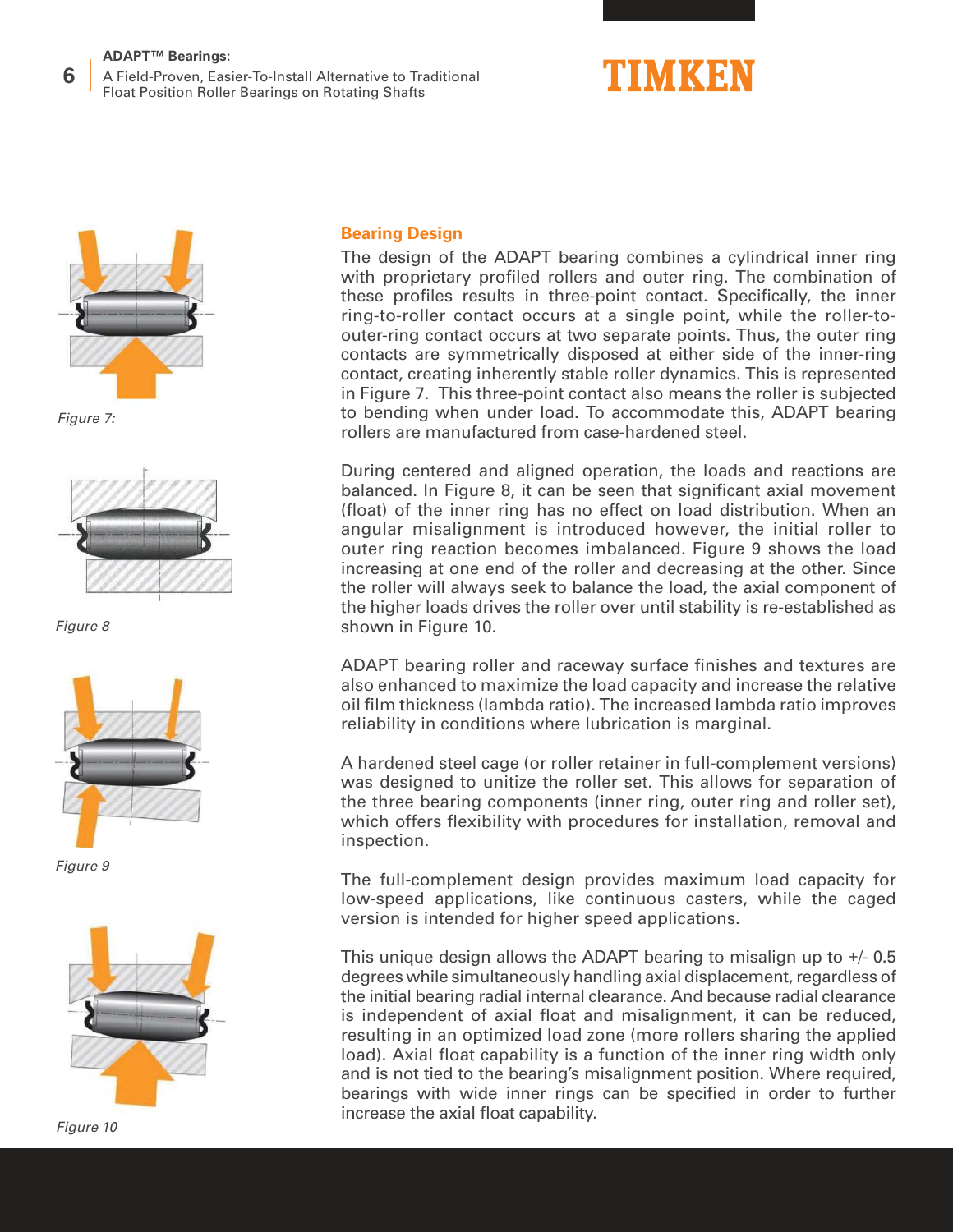A Field-Proven, Easier-To-Install Alternative to Traditional Float Position Roller Bearings on Rotating Shafts **7**





Figure 11



Figure 12



Figure 13



Figure 14

The separable design results in a bearing that is straightforward to install, remove and inspect. Depending on the application, the inner ring can be installed separately on a shaft while the outer assembly is installed in its housing. The inner rings are also interchangeable, so it is not necessary for users to stock matched inner and outer assemblies.

The shaft and housing design should be reviewed when designing a new installation or replacing a non-separable bearing so that appropriate housing retention on the shaft is provided when applying a separable ADAPT bearing.

# **Contact Stress Distribution Modeling**

Timken SYBER modeling of the contact stress distribution of the ADAPT bearing shows that stress levels remain within design limits even at loads equivalent to 50 percent of the static load rating  $(C_{\circ})$ . Figures 11 and 12 show the traditional roller-to-raceway contact stress distribution at the inner ring for applied loads equivalent to 25 percent and 50 percent of the bearing's static load rating. Figures 13 and 14 show the unique distribution at the outer ring for the same loads. Note there are no edge stress spikes. As seen in Figures 13 and 14, the outer-ring contact stress distribution spreads along the roller length as the load increases. This characteristic allows optimum stress distribution and acceptable stress values to be maintained despite high applied loads.

# **Lubrication**

Unlike cylindrical and toroidal bearings, the center section of the ADAPT bearing outer raceway is the lightest loaded, which allows the bearing to be supplied with an outer ring lubrication groove and holes when required. When this is not required and the bearing is lubricated from one side, such as in modern continuous casters, the open design of the retainer does not restrict lubricant flow. This ensures efficient lubricant distribution and purging of old grease and contaminants.

# **Installation**

No special tooling is required to install ADAPT bearings (but is advised for many toroidal bearings to prevent damage to raceways).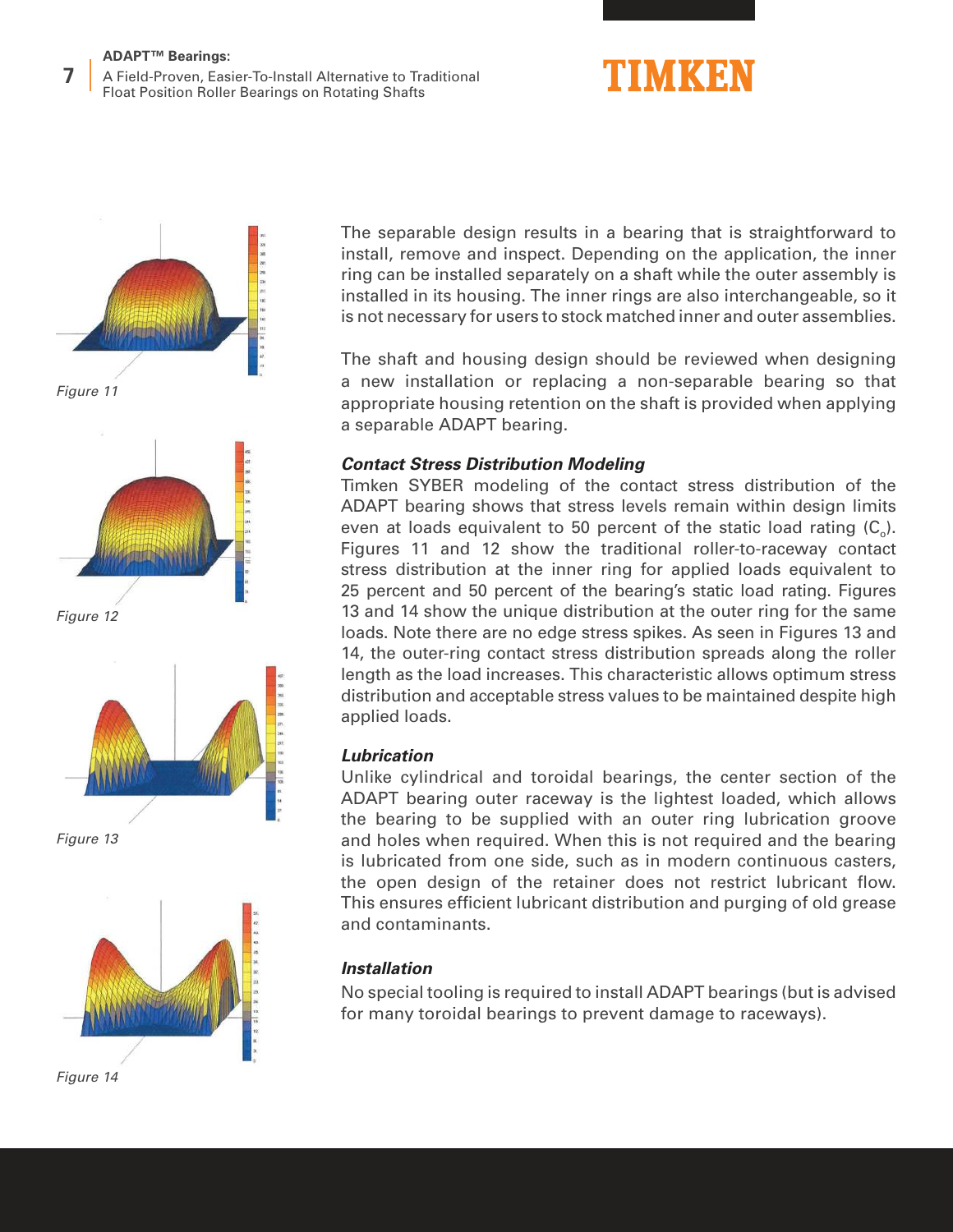A Field-Proven, Easier-To-Install Alternative to Traditional Float Position Roller Bearings on Rotating Shafts **8**



# **Design Validation**

The first prototype bearings for design validation testing were manufactured by Timken to the ISO 2212 boundary dimensions (60 & 110 x 28 mm). Heat-generation and bearing life tests were conducted. Multiple test stands were utilized with each stand incorporating two ADAPT bearings and two spherical roller bearings of the same 2212 size. The basic test stand configuration is shown in Figure 15 below.

The same configuration—but with toroidal bearings replacing the ADAPT bearings—was used for benchmarking and comparison purposes. Testing involved running the bearings through a matrix of load and speed combinations with speeds ranging from 1200 to 4800 RPM, and loads between 10 and 50 percent of the ISO calculated C1 rating. The test results showed that the design was sound. The ADAPT bearings ran cooler than the spherical roller and benchmarking bearings, used less torque, and exceeded the theoretical L10 life. These positive results allowed testing to progress to the next stage using productionsized bearings of the 4024 and 4032 sizes. Testing was now extended to include field trials in a production caster.

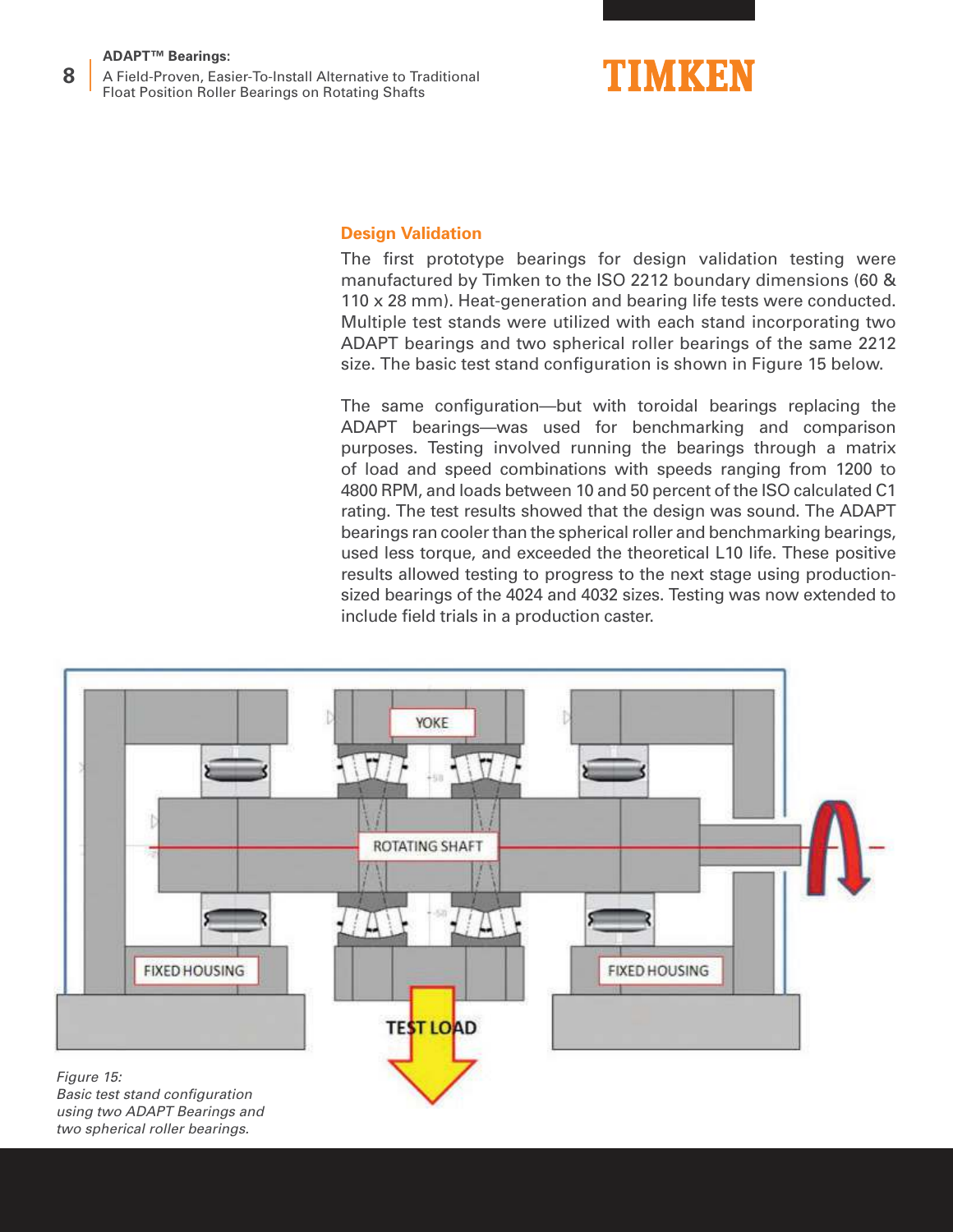A Field-Proven, Easier-To-Install Alternative to Traditional Float Position Roller Bearings on Rotating Shafts **9**





Figure 16: Representative caster roll image with one spherical roller bearing and two ADAPT bearings

# **Success in Continuous Casters**

The ADAPT bearing was presented to the Continuous Caster Division at Primetals [formerly Siemens-VAI] in Linz, Austria, and they agreed to cooperate with Timken in arranging for field trials to be carried out at a commercial production caster. The agreed bearing sizes for these trials were full-complement versions of the 4024- and 4032-size bearings that would be installed on Primetals caster roll assemblies. The specific Timken part numbers are TA4024VC4 and TA4032VC4.

The test bearings were manufactured at a production plant using standard production processes. Primetals subsequently advised that voestalpine Stahl, also of Linz, Austria, had agreed to trial the bearings on their new #6 caster. This caster was supplied by Primetals and can produce slabs up to 235 mm thick and 1,650 mm wide at speeds up to 2.0 meters per minute. The 4024 bearings were installed in a straightener segment and the 4032 bearings in a horizontal segment (Figure 16). The smaller bearings were installed first with an initial successful performance milestone of 1 million tons cast.

Heat generation, life and exaggerated misalignment testing of the same size bearings were conducted simultaneously at Timken. The heat generation and life tests were performed in a similar manner to the prototype bearings, but with different speeds and a constant load equivalent to 40 percent of the ISO calculated C1 rating. The speeds ranged up to 1600 RPM. In addition, forced misalignment testing was carried out at 0.2 degrees, 0.35 degrees and 0.5 degrees of misalignment.

# **Results**

In-house testing of production ADAPT bearings produced similar positive results to the prototype bearings. The production ADAPT bearings ran cooler than the spherical roller bearings and exceeded theoretical L10 value by a significant margin. The cooler operation of the ADAPT bearing suggests less sliding friction within the bearing, and misalignment testing confirmed there was no roller or retainer assembly protrusion beyond the outer ring faces, up to the maximum specified misalignment of 0.5 degrees.

The TA4024VC4 bearings installed at the voestalpine Stahl caster successfully reached 1 million tons with no premature failures and remained in service for more than 3 million tons. The TA4032VC4 bearings, meanwhile, reached more than 5 million tons (exceeding initial expectations of 3.5 to 4 million tons). Subsequently, the ADAPT bearing was released for use by Primetals and voestalpine Stahl.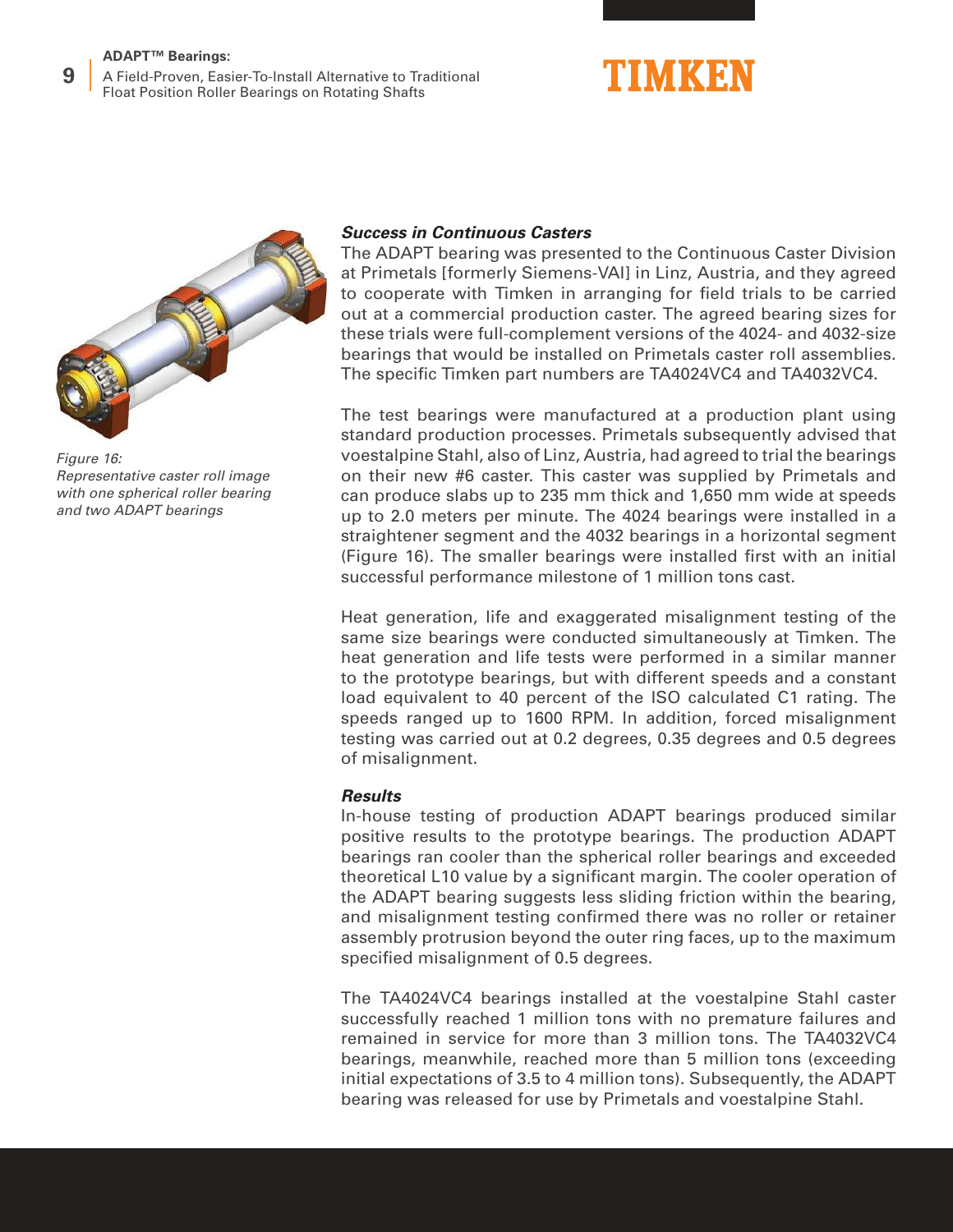A Field-Proven, Easier-To-Install Alternative to Traditional Float Position Roller Bearings on Rotating Shafts **10**



To date, more than 22,000 ADAPT bearings have been supplied by Timken to more than 30 casters operating in Europe, Asia and North America.

# **Continued Testing**

Since the successful launch for continuous caster applications, ADAPT bearing testing has continued in-house for sizes up to 300 mm bore for use in a variety of industrial applications. The scope of this testing is summarized in Table 1.

| <b>Test Type</b>                       | No. of<br><b>Tests</b> | <b>Total Bearings</b><br><b>Tested</b> | <b>Timken Bearings</b><br><b>Tested</b> | <b>Competitor</b><br><b>Bearings Tested</b> | <b>Cumulative</b><br><b>Test Hours</b> | <b>Cumulative Elapsed</b><br>Time (years) |
|----------------------------------------|------------------------|----------------------------------------|-----------------------------------------|---------------------------------------------|----------------------------------------|-------------------------------------------|
| Life and Durability                    |                        | 76                                     | 56                                      | 20                                          | 31,500                                 | 3.6                                       |
| Performance                            | 13                     | 134                                    | 106                                     | 28                                          | 38,900                                 | 4.4                                       |
| Application<br>Specific<br>Paper Dryer |                        | 10                                     | 8                                       | 2                                           | 1,440                                  | 0.1                                       |
|                                        | 21 tests               | 220 bearings                           | 170 bearings                            | 50 bearings                                 | 71,840 hours                           | 8.1 years                                 |

Table 1

The life and durability tests use a "first in two" method with the bearings loaded at 30 percent of their dynamic load rating and operating at approximately 30 percent of their limiting speed using a 220 cSt grade oil with a controlled inlet temperature. The monitored parameters are vibration, temperature, torque, condition and duration. Four bearing sizes have been tested to date with bores from 60 mm to 240 mm. Results have validated a load rating that is 3.5 to 7 percent greater than equivalent toroidal bearings and 30 percent longer life.

Performance testing involves operating the bearings under a variety of conditions, covering misalignment up to 0.5 degrees, four load ratios and six speeds. The monitored parameters are the same as the life and durability testing, and six bearing sizes have been tested to date. These tests have further validated performance and shown a consistent 5 to 10 percent reduction in running torque compared to equivalent toroidal bearings. The reduced running torque is a demonstration of lower sliding contact and friction within the bearing and translates to cooler operating temperatures.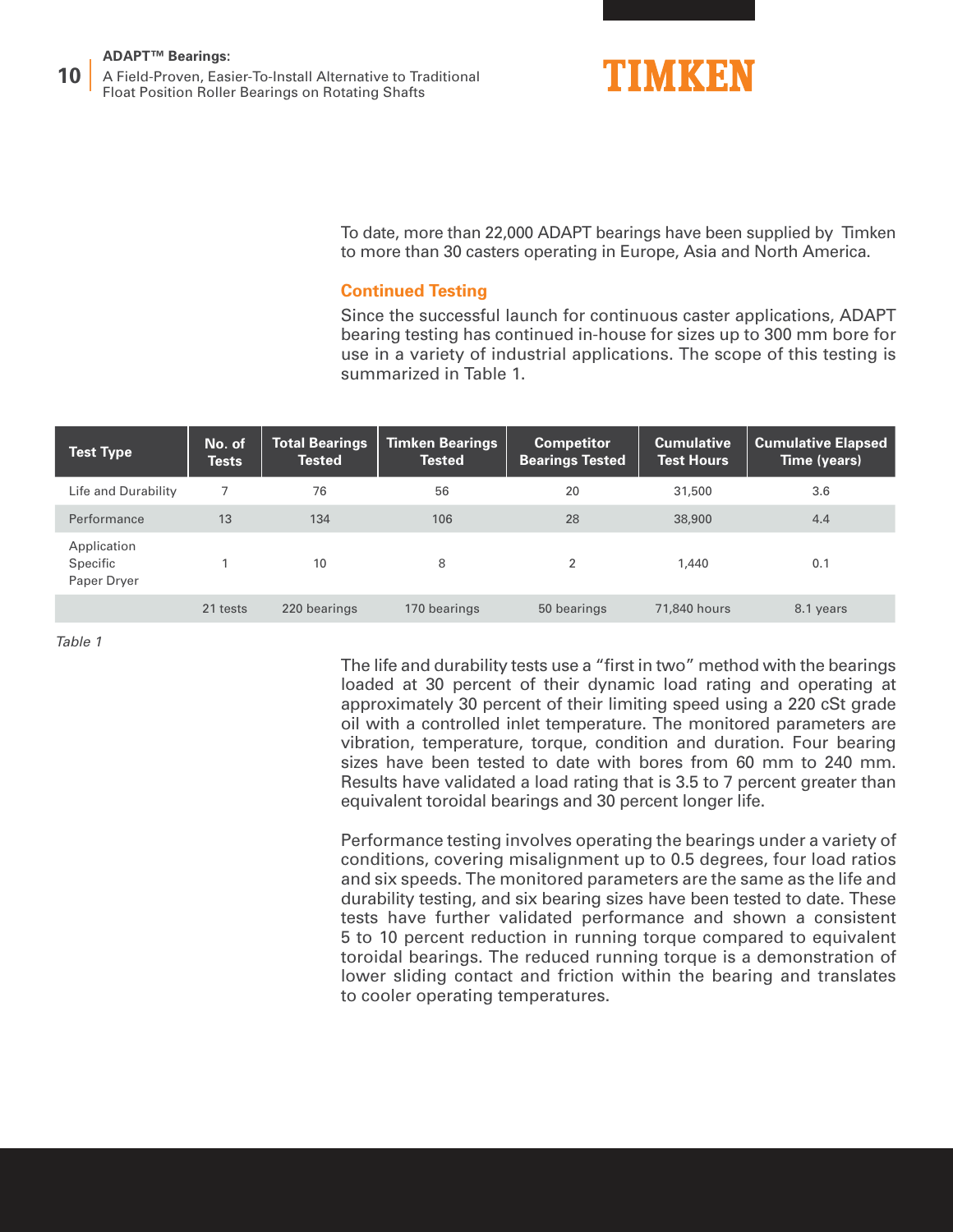A Field-Proven, Easier-To-Install Alternative to Traditional Float Position Roller Bearings on Rotating Shafts **11**





Figure 17: 1. Drive 2. Hydraulic Radial Load Yoke 3. Test Bearings

#### **Paper Mill Dryer Roll Simulation**

Another test for demanding applications measures ADAPT bearings against toroidal bearings in a custom stand built to simulate the operating conditions for a paper mill dryer roll. In a modern paper mill, these rolls can be up to 2 m in diameter and 8 m long. They are subject to extreme temperature variations (and the associated axial thermal growth) as well as significant deflections — all of which must be accommodated by the bearing system.

ADAPT bearings with case carburized inner rings and caged rollers are used because of the thermal stresses developed by accelerated startups and the higher operating speeds, compared to continuous casters. The custom test stand, with the thermal enclosure removed, is illustrated in Figure 17.

Ten bearings were tested in real-world conditions, and the monitored parameters included axial force, vibration, temperature, torque and bearing condition.

Results have been favorable for the ADAPT bearing, which produced less vibration and lower operating temperatures than the competitive toroidal design. Figure 18 shows that the performance gap widens as speed increases.



#### Dryer Application Test: Temperature and Vibration

Figure 18